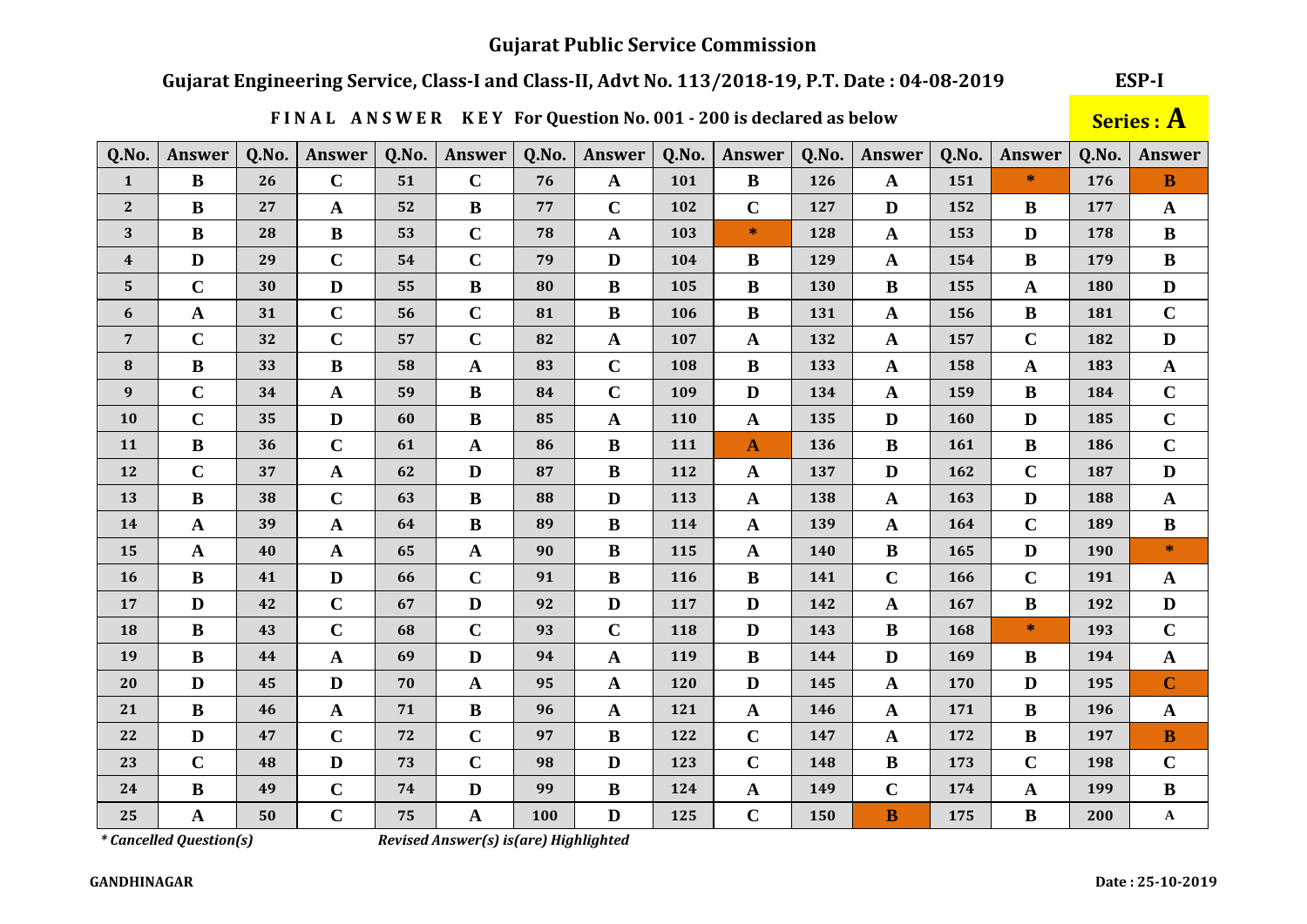# Gujarat Engineering Service, Class-I and Class-II, Advt No. 113/2018-19, P.T. Date: 04-08-2019

|                  |                       |       | FINAL ANSWER KEY For Question No. 001 - 200 is declared as below |       |              |       |              |       |                      |       |               |       |              |       | Series : B   |
|------------------|-----------------------|-------|------------------------------------------------------------------|-------|--------------|-------|--------------|-------|----------------------|-------|---------------|-------|--------------|-------|--------------|
| Q.No.            | Answer                | Q.No. | Answer                                                           | Q.No. | Answer       | Q.No. | Answer       | Q.No. | Answer               | Q.No. | <b>Answer</b> | Q.No. | Answer       | Q.No. | Answer       |
| $\mathbf{1}$     | $\bf{B}$              | 26    | $\mathbf C$                                                      | 51    | $\mathbf C$  | 76    | $\bf{B}$     | 101   | $\mathbf C$          | 126   | $\mathbf C$   | 151   | $\mathbf{A}$ | 176   | $\bf{B}$     |
| $\mathbf{2}$     | $\mathbf{A}$          | 27    | D                                                                | 52    | $\mathbf C$  | 77    | D            | 102   | D                    | 127   | $\bf{B}$      | 152   | $\mathbf{A}$ | 177   | $\mathbf{D}$ |
| 3                | $\mathbf C$           | 28    | $\mathbf C$                                                      | 53    | $\bf{B}$     | 78    | $\bf{B}$     | 103   | $\mathbf A$          | 128   | $\ast$        | 153   | $\mathbf A$  | 178   | $\mathbf{D}$ |
| $\boldsymbol{4}$ | $\mathbf C$           | 29    | $\mathbf{D}$                                                     | 54    | $\mathbf{A}$ | 79    | $\bf{B}$     | 104   | $\mathbf C$          | 129   | $\bf{B}$      | 154   | $\mathbf{A}$ | 179   | $\bf{B}$     |
| 5                | $\mathbf{A}$          | 30    | $\mathbf{A}$                                                     | 55    | $\mathbf D$  | 80    | $\mathbf{D}$ | 105   | $\mathbf C$          | 130   | D             | 155   | D            | 180   | $\mathbf{D}$ |
| 6                | $\bf{B}$              | 31    | $\bf{B}$                                                         | 56    | $\mathbf C$  | 81    | D            | 106   | $\mathbf C$          | 131   | $\bf{B}$      | 156   | $\bf{B}$     | 181   | $\mathbf C$  |
| $\overline{7}$   | $\bf{B}$              | 32    | $\mathbf C$                                                      | 57    | $\mathbf{A}$ | 82    | $\mathbf C$  | 107   | D                    | 132   | $\bf{B}$      | 157   | D            | 182   | $\mathbf A$  |
| ${\bf 8}$        | $\mathbf{D}$          | 33    | $\mathbf C$                                                      | 58    | $\mathbf C$  | 83    | $\mathbf C$  | 108   | $\boldsymbol{\rm A}$ | 133   | $\mathbf C$   | 158   | $\mathbf{A}$ | 183   | $\bf{B}$     |
| $\boldsymbol{9}$ | $\bf{B}$              | 34    | D                                                                | 59    | $\mathbf A$  | 84    | $\mathbf A$  | 109   | $\bf{B}$             | 134   | $\mathbf{A}$  | 159   | $\mathbf{A}$ | 184   | D            |
| 10               | $\bf{B}$              | 35    | ${\bf A}$                                                        | 60    | $\mathbf{A}$ | 85    | $\mathbf{D}$ | 110   | $*$                  | 135   | $\bf{B}$      | 160   | $\bf{B}$     | 185   | $\mathbf A$  |
| 11               | $\bf{B}$              | 36    | ${\bf A}$                                                        | 61    | $\bf{B}$     | 86    | $\mathbf A$  | 111   | $\mathbf A$          | 136   | $\mathbf{B}$  | 161   | $\bf{B}$     | 186   | $\mathbf A$  |
| 12               | D                     | 37    | $\mathbf C$                                                      | 62    | $\bf{B}$     | 87    | $\mathbf C$  | 112   | $\mathbf{D}$         | 137   | $\mathbf{A}$  | 162   | $\mathbf C$  | 187   | $\mathbf{A}$ |
| 13               | $\mathbf C$           | 38    | ${\bf A}$                                                        | 63    | $\bf{B}$     | 88    | D            | 113   | $\mathbf C$          | 138   | $\bf{B}$      | 163   | $\ast$       | 188   | $\bf{B}$     |
| 14               | $\mathbf{A}$          | 39    | $\mathbf{D}$                                                     | 64    | $\mathbf{D}$ | 89    | $\mathbf C$  | 114   | $\mathbf A$          | 139   | $\bf{B}$      | 164   | $\bf{B}$     | 189   | $\mathbf C$  |
| 15               | $\boldsymbol{\rm{A}}$ | 40    | $\bf{B}$                                                         | 65    | $\mathbf C$  | 90    | $\mathbf C$  | 115   | $\mathbf C$          | 140   | D             | 165   | $\bf{B}$     | 190   | $\bf{B}$     |
| 16               | $\mathbf{A}$          | 41    | $\bf{B}$                                                         | 66    | $\mathbf{A}$ | 91    | $\mathbf C$  | 116   | $\mathbf{A}$         | 141   | $\mathbf{A}$  | 166   | $\bf{B}$     | 191   | $\ast$       |
| 17               | $\bf{B}$              | 42    | $\mathbf{D}$                                                     | 67    | $\mathbf C$  | 92    | $\bf{B}$     | 117   | $\mathbf B$          | 142   | $\mathbf C$   | 167   | $\mathbf{A}$ | 192   | $\bf{B}$     |
| 18               | $\mathbf{D}$          | 43    | $\mathbf C$                                                      | 68    | $\mathbf{B}$ | 93    | $\mathbf C$  | 118   | $\mathbf C$          | 143   | $\mathbf C$   | 168   | $\, {\bf B}$ | 193   | $\mathbf{D}$ |
| 19               | $\bf{B}$              | 44    | $\bf{B}$                                                         | 69    | $\mathbf C$  | 94    | $\mathbf C$  | 119   | $\, {\bf B}$         | 144   | $\mathbf{A}$  | 169   | $\mathbf{D}$ | 194   | $\bf{B}$     |
| 20               | $\mathbf{D}$          | 45    | ${\bf A}$                                                        | 70    | $\mathbf C$  | 95    | $\bf{B}$     | 120   | $\mathbf A$          | 145   | $\mathbf C$   | 170   | $\mathbf A$  | 195   | $\mathbf A$  |
| 21               | $\mathbf{A}$          | 46    | $\mathbf C$                                                      | 71    | $\bf{B}$     | 96    | $\mathbf C$  | 121   | $\, {\bf B}$         | 146   | $\mathbf{A}$  | 171   | $\mathbf{A}$ | 196   | $\, {\bf B}$ |
| 22               | D                     | 47    | $\mathbf A$                                                      | 72    | $\mathbf C$  | 97    | $\mathbf C$  | 122   | $\mathbf C$          | 147   | D             | 172   | $\mathbf{A}$ | 197   | $\mathbf C$  |
| 23               | $\bf{B}$              | 48    | $\bf{B}$                                                         | 73    | $\bf{B}$     | 98    | $\mathbf A$  | 123   | D                    | 148   | $\mathbf{A}$  | 173   | $\mathbf{A}$ | 198   | $\mathbf A$  |
| 24               | $\bf{B}$              | 49    | $\mathbf C$                                                      | 74    | $\mathbf A$  | 99    | $\bf{B}$     | 124   | $\mathbf C$          | 149   | $\mathbf{A}$  | 174   | $\mathbf{A}$ | 199   | $\bf{B}$     |
| 25               | $\mathbf A$           | 50    | $\mathbf{D}$                                                     | 75    | $\mathbf{A}$ | 100   | $\bf{B}$     | 125   | $\mathbf{D}$         | 150   | $\bf{B}$      | 175   | $\mathbf A$  | 200   | $\mathbf D$  |

*\* Cancelled Question(s)*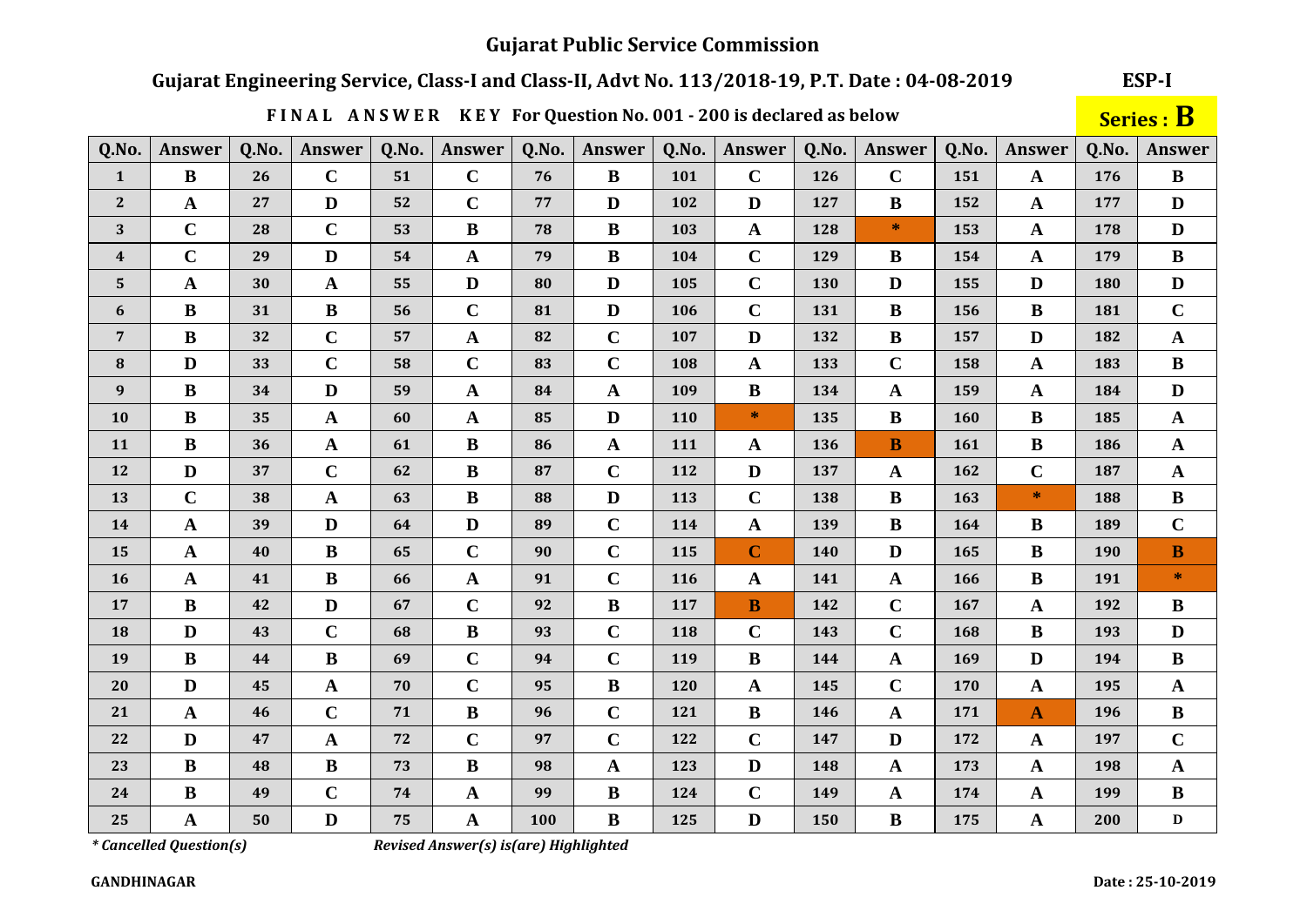#### **ESP-I** Gujarat Engineering Service, Class-I and Class-II, Advt No. 113/2018-19, P.T. Date: 04-08-2019 Series : C FINAL ANSWER KEY For Question No. 001 - 200 is declared as below **Answer**  $Q.No.$ Answer  $Q.No.$ **Answer**  $Q.No.$ Answer  $Q.No.$  $Q.No.$ **Answer** Q.No. Answer  $Q.No.$ **Answer** Q.No. Answer 76  $\mathbf C$ D  $26$  $51$  $\mathbf C$ 126 176  $\mathbf{1}$  $\bf{B}$  $\bf{B}$ 101  $\mathbf C$ 151  $\bf{B}$  $\bf{B}$  $\mathbf C$  $\bf{B}$  $\mathbf C$  $\bf{B}$ D  $\overline{2}$ 27 52 77  $\mathbf{A}$ 102  $\mathbf{A}$ 127 D 152 177  $\mathbf C$  $\mathbf C$  $\mathbf C$  $\mathbf{D}$  $\mathbf C$  $\overline{\mathbf{B}}$  $\mathbf{A}$ 3 28 53 78 103 128 153 178  $\mathbf{A}$  $\bf{B}$ D  $\bf{B}$  $\mathbf{A}$ D 129  $\mathbf{A}$  $\boldsymbol{4}$ 29 54 79  $\mathbf{A}$ 104 154 179  $\mathbf{A}$ 5 D  $\bf{B}$  $\ast$  $\bf{B}$  $\bf{B}$ 30 55  $\mathbf{A}$ 80  $\mathbf{A}$ 105  $\mathbf{A}$ 130 155 180  $\bf{B}$ 56  $\bf{B}$  $\overline{B}$  $\bf{B}$ 6  $\mathbf{A}$ 31  $\mathbf{A}$ 81 106  $\mathbf{A}$ 131  $\mathbf{A}$ 156 181  $\mathbf C$  $\mathbf C$ D D  $\mathbf C$  $\bf{B}$  $7\overline{ }$ 32 57 82 107  $\mathbf{A}$ 132 157  $\mathbf{A}$ 182  $\mathbf C$  $\mathbf{D}$  $\mathbf{A}$  $\mathbf{R}$  $\mathbf{B}$  $\mathbf C$  $\mathbf{R}$  $\star$ 8 33 58 83 108 133 158 183  $\mathbf C$ 9 34  $\mathbf{D}$  $\mathbf C$  $\mathbf{A}$  $\bf{B}$  $\bf{B}$  $\mathbf{A}$ 59 84 D 109 134 159 184  $\mathbf{D}$  $\mathbf C$  $\mathbf{A}$ B  $\mathbf C$ B  $\mathbf C$  $\bf{B}$ **10** 35 60 85 110 135 160 185 11  $\mathbf C$ 36  $\mathbf{A}$ 61  $\bf{B}$ 86  $\mathbf{A}$  $\star$ 136  $\mathbf{A}$ 161  $\mathbf{A}$ 186  $\bf{B}$ 111  $\mathbf C$  $\mathbf{D}$  $\mathbf C$ 12  $\bf{B}$ 37  $\bf{B}$ 62 87 112 B 137 B 162 187  $\mathbf{A}$  $\mathbf C$  $\mathbf C$  $\mathbf C$  $\mathbf C$ 38 D  $\bf{B}$  $\mathbf{D}$ 163  $\bf{B}$ 13 63 88 113 138 188  $\mathbf C$  $\bf{B}$  $\mathbf{B}$  $\mathbf C$  $\mathbf{B}$  $\overline{\mathbf{B}}$ 164  $\mathbf{A}$  $\mathbf{D}$ 14 39 64  $RQ$ 114 139 189  $\mathbf C$ 15  $\bf{B}$ 40 D 65  $\mathbf{A}$ 90  $\mathbf C$ 115  $\mathbf{A}$ 140  $\mathbf{A}$ 165 190  $\mathbf{A}$  $\mathbf C$  $\mathbf C$  $\mathbf{A}$ 91  $\bf{B}$  $\mathbf{B}$  $\bf{B}$ 166  $\mathbf{A}$ 191 16 41 66 116 141  $\mathbf{A}$  $\mathbf C$  $\mathbf C$  $\mathbf C$ D 17 42 D 67  $\mathbf{A}$ 92 117  $\mathbf C$ 142 167 192  $\mathbf{A}$  $\mathbf{D}$  $\bf{B}$  $\bf{B}$ 18  $\mathbf{A}$ 43 68 93  $\mathbf{R}$ 118  $\mathbf{A}$ 143 168  $\mathbf{A}$ 193  $\mathbf{A}$  $\mathbf{B}$  $\mathbf{B}$  $\mathbf C$  $\mathbf C$  $\mathbf{R}$ 19 44 69 94  $\mathbf{A}$ 119 144 169  $\mathbf{A}$ 194  $\mathbf{A}$  $\bf{B}$  $\mathbf{A}$ 70 D 95  $\mathbf{D}$  $\mathbf{D}$  $\bf{B}$ 195 20 45  $\mathbf{A}$ 120 145 170  $\mathbf{A}$  $\bf{B}$  $\mathbf C$  $\mathbf C$  $\mathbf C$  $\mathbf C$  $\bf{B}$ 21 46 71 96  $\bf{B}$ 121 146 171  $\mathbf{A}$ 196  $\mathbf C$  $\mathbf{D}$  $\overline{B}$  $\mathbf{D}$  $\mathbf{A}$  $\mathbf{D}$  $\mathbf{D}$ 22 47 72 97 122 147 172  $\mathbf{A}$ 197  $\mathbf C$  $\mathbf C$  $\ast$ D R  $\bf{B}$  $\mathbf{A}$ 23 48 73 98 123  $\mathbf{A}$ 148 173 198  $\overline{C}$  $\mathbf{D}$  $\mathbf{B}$  $\mathbf C$  $\overline{\mathbf{B}}$  $\bf{B}$ 24 49 74  $\mathbf{A}$ 99 124 149 174  $\mathbf{A}$ 199 25 75  $\mathbf C$  $50$ D 100  $\mathbf{D}$ 125 150 D 175 D 200 D  $\mathbf{A}$  $\mathbf{A}$

*\* Cancelled Question(s)*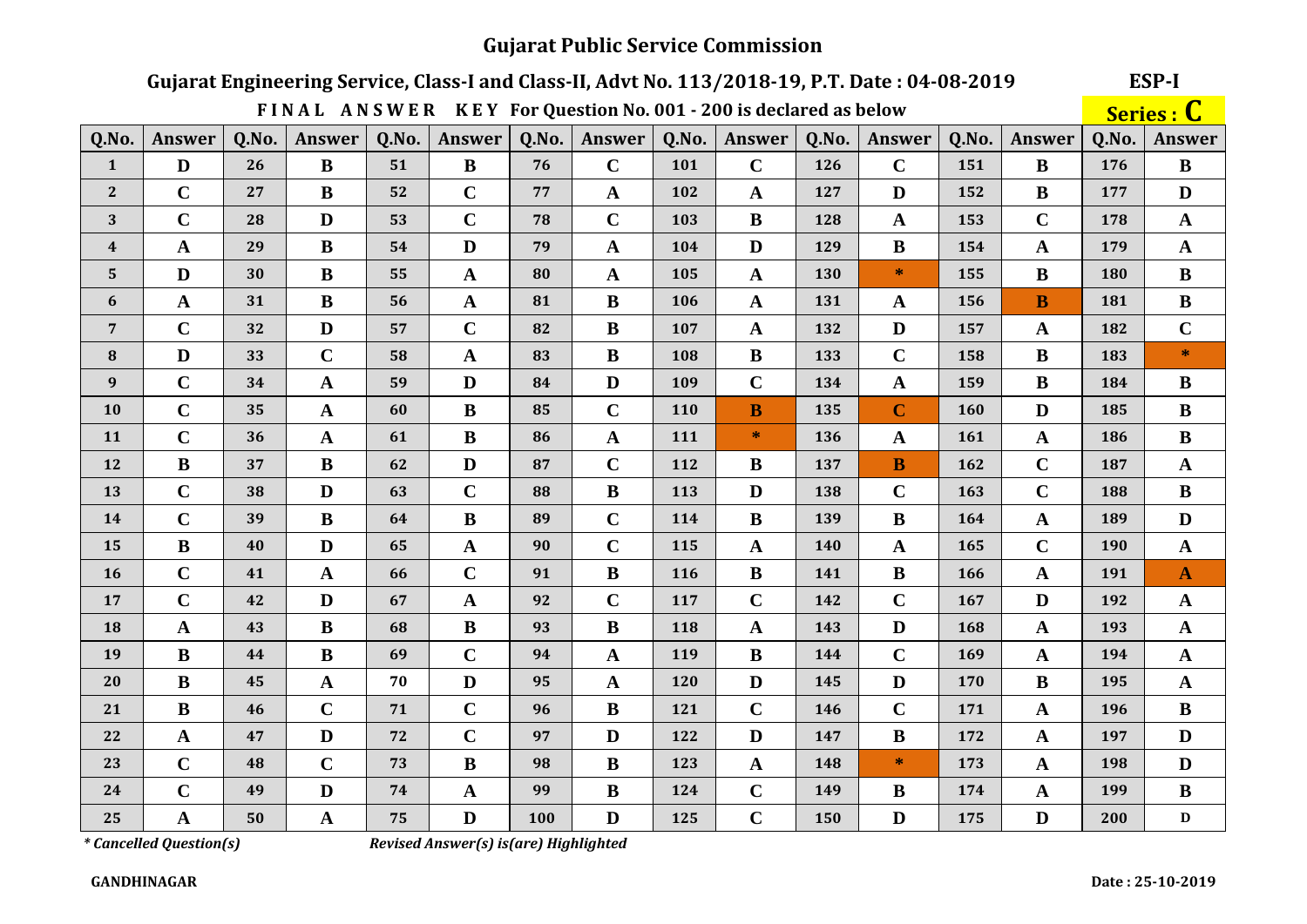# Gujarat Engineering Service, Class-I and Class-II, Advt No. 113/2018-19, P.T. Date: 04-08-2019

ESP-I

|                  |               |       | FINAL ANSWER KEY For Question No. 001 - 200 is declared as below |       |                       |       |              |       |              |       |               |       |                         |       | <b>Series : D</b> |
|------------------|---------------|-------|------------------------------------------------------------------|-------|-----------------------|-------|--------------|-------|--------------|-------|---------------|-------|-------------------------|-------|-------------------|
| Q.No.            | <b>Answer</b> | Q.No. | Answer                                                           | Q.No. | <b>Answer</b>         | Q.No. | Answer       | Q.No. | Answer       | Q.No. | <b>Answer</b> | Q.No. | Answer                  | Q.No. | <b>Answer</b>     |
| $\mathbf{1}$     | $\mathbf{A}$  | 26    | $\mathbf{A}$                                                     | 51    | $\bf{B}$              | 76    | $\mathbf C$  | 101   | $\bf{B}$     | 126   | $\bf{B}$      | 151   | $\mathbf{A}$            | 176   | $\bf{B}$          |
| $\mathbf{2}$     | D             | 27    | $\mathbf C$                                                      | 52    | $\mathbf{D}$          | 77    | $\mathbf C$  | 102   | $\mathbf C$  | 127   | $\mathbf A$   | 152   | $\mathbf{D}$            | 177   | $\mathbf C$       |
| 3                | $\bf{B}$      | 28    | $\bf{B}$                                                         | 53    | $\mathbf C$           | 78    | $\mathbf{A}$ | 103   | $\mathbf{D}$ | 128   | $\bf{B}$      | 153   | $\mathbf C$             | 178   | $\mathbf{A}$      |
| $\boldsymbol{4}$ | $\bf{B}$      | 29    | $\mathbf C$                                                      | 54    | $\mathbf{A}$          | 79    | $\bf{B}$     | 104   | $\mathbf C$  | 129   | D             | 154   | $\mathbf{A}$            | 179   | $\bf{B}$          |
| $5\phantom{.0}$  | $\mathbf A$   | 30    | $\mathbf C$                                                      | 55    | $\mathbf{A}$          | 80    | $\bf{B}$     | 105   | $\mathbf D$  | 130   | $\mathbf{A}$  | 155   | $\mathbf C$             | 180   | $\mathbf D$       |
| 6                | $\mathbf C$   | 31    | $\bf{B}$                                                         | 56    | $\mathbf A$           | 81    | $\bf{B}$     | 106   | $\mathbf C$  | 131   | $\mathbf{A}$  | 156   | $\mathbf A$             | 181   | $\mathbf{A}$      |
| $\overline{7}$   | $\mathbf{D}$  | 32    | $\mathbf C$                                                      | 57    | $\bf{B}$              | 82    | $\mathbf{D}$ | 107   | $\, {\bf B}$ | 132   | $\mathbf A$   | 157   | $\overline{\mathbf{B}}$ | 182   | $\mathbf C$       |
| 8                | $\mathbf C$   | 33    | $\bf{B}$                                                         | 58    | $\mathbf{D}$          | 83    | $\mathbf C$  | 108   | $\ast$       | 133   | $\mathbf A$   | 158   | $\mathbf C$             | 183   | $\mathbf C$       |
| $\boldsymbol{9}$ | $\mathbf D$   | 34    | $\mathbf A$                                                      | 59    | $\bf{B}$              | 84    | $\bf{B}$     | 109   | $\, {\bf B}$ | 134   | $\mathbf A$   | 159   | $\bf{B}$                | 184   | $\mathbf{A}$      |
| 10               | $\mathbf{A}$  | 35    | $\mathbf{A}$                                                     | 60    | D                     | 85    | $\mathbf{A}$ | 110   | $\mathbf{D}$ | 135   | $\mathbf{A}$  | 160   | $\mathbf{A}$            | 185   | $\mathbf C$       |
| 11               | $\bf{B}$      | 36    | $\bf{B}$                                                         | 61    | D                     | 86    | $\mathbf C$  | 111   | $\bf{B}$     | 136   | $\bf{B}$      | 161   | $\mathbf C$             | 186   | $\mathbf{A}$      |
| 12               | $\mathbf C$   | 37    | $\mathbf{D}$                                                     | 62    | $\mathbf C$           | 87    | $\mathbf A$  | 112   | $\, {\bf B}$ | 137   | D             | 162   | $\mathbf{A}$            | 187   | $\mathbf{D}$      |
| 13               | $\mathbf C$   | 38    | $\bf{B}$                                                         | 63    | $\mathbf C$           | 88    | $\bf{B}$     | 113   | $\mathbf C$  | 138   | D             | 163   | $\bf{B}$                | 188   | ${\bf A}$         |
| 14               | $\mathbf{D}$  | 39    | $\, {\bf B}$                                                     | 64    | $\boldsymbol{\rm{A}}$ | 89    | $\mathbf C$  | 114   | $\mathbf{A}$ | 139   | $\bf{B}$      | 164   | $\mathbf{D}$            | 189   | $\mathbf{A}$      |
| 15               | $\mathbf{A}$  | 40    | $\mathbf{D}$                                                     | 65    | $\mathbf{D}$          | 90    | D            | 115   | $\bf{B}$     | 140   | D             | 165   | $\mathbf{A}$            | 190   | $\bf{B}$          |
| 16               | $\mathbf{A}$  | 41    | $\, {\bf B}$                                                     | 66    | $\mathbf A$           | 91    | $\mathbf C$  | 116   | $\mathbf{B}$ | 141   | $\mathbf C$   | 166   | $\mathbf{A}$            | 191   | $\mathbf{A}$      |
| 17               | $\mathbf C$   | 42    | $\mathbf{A}$                                                     | 67    | $\mathbf C$           | 92    | $\mathbf C$  | 117   | $\mathbf{A}$ | 142   | D             | 167   | $\mathbf{A}$            | 192   | $\mathbf{A}$      |
| 18               | $\mathbf{A}$  | 43    | $\mathbf C$                                                      | 68    | $\mathbf{D}$          | 93    | $\bf{B}$     | 118   | $\bf{B}$     | 143   | $\mathbf A$   | 168   | $\bf{B}$                | 193   | ${\bf A}$         |
| 19               | $\mathbf D$   | 44    | $\mathbf C$                                                      | 69    | $\mathbf C$           | 94    | $\mathbf A$  | 119   | $\, {\bf B}$ | 144   | $\mathbf C$   | 169   | $\mathbf C$             | 194   | $\mathbf{A}$      |
| 20               | $\bf{B}$      | 45    | ${\bf A}$                                                        | 70    | $\mathbf C$           | 95    | D            | 120   | $\mathbf{D}$ | 145   | $\mathbf C$   | 170   | $\mathbf{B}$            | 195   | $\mathbf{D}$      |
| 21               | $\bf{B}$      | 46    | $\bf{B}$                                                         | 71    | $\mathbf C$           | 96    | $\mathbf C$  | 121   | $\bf{B}$     | 146   | $\mathbf C$   | 171   | $\ast$                  | 196   | $\bf{B}$          |
| 22               | $\bf{B}$      | 47    | $\bf{B}$                                                         | 72    | $\bf{B}$              | 97    | $\mathbf A$  | 122   | $\mathbf C$  | 147   | $\mathbf{D}$  | 172   | $\bf{B}$                | 197   | $\mathbf{D}$      |
| 23               | $\bf{B}$      | 48    | $\mathbf{D}$                                                     | 73    | $\mathbf C$           | 98    | $\mathbf C$  | 123   | $\ast$       | 148   | $\mathbf A$   | 173   | D                       | 198   | $\mathbf{A}$      |
| 24               | $\mathbf D$   | 49    | $\, {\bf B}$                                                     | 74    | $\mathbf C$           | 99    | $\mathbf A$  | 124   | $\bf{B}$     | 149   | $\bf{B}$      | 174   | $\bf{B}$                | 199   | $\mathbf{A}$      |
| 25               | $\mathbf C$   | 50    | $\bf{B}$                                                         | 75    | $\bf{B}$              | 100   | A            | 125   | B            | 150   | $\ast$        | 175   | $\mathbf A$             | 200   | $\bf{B}$          |

*\* Cancelled Question(s)*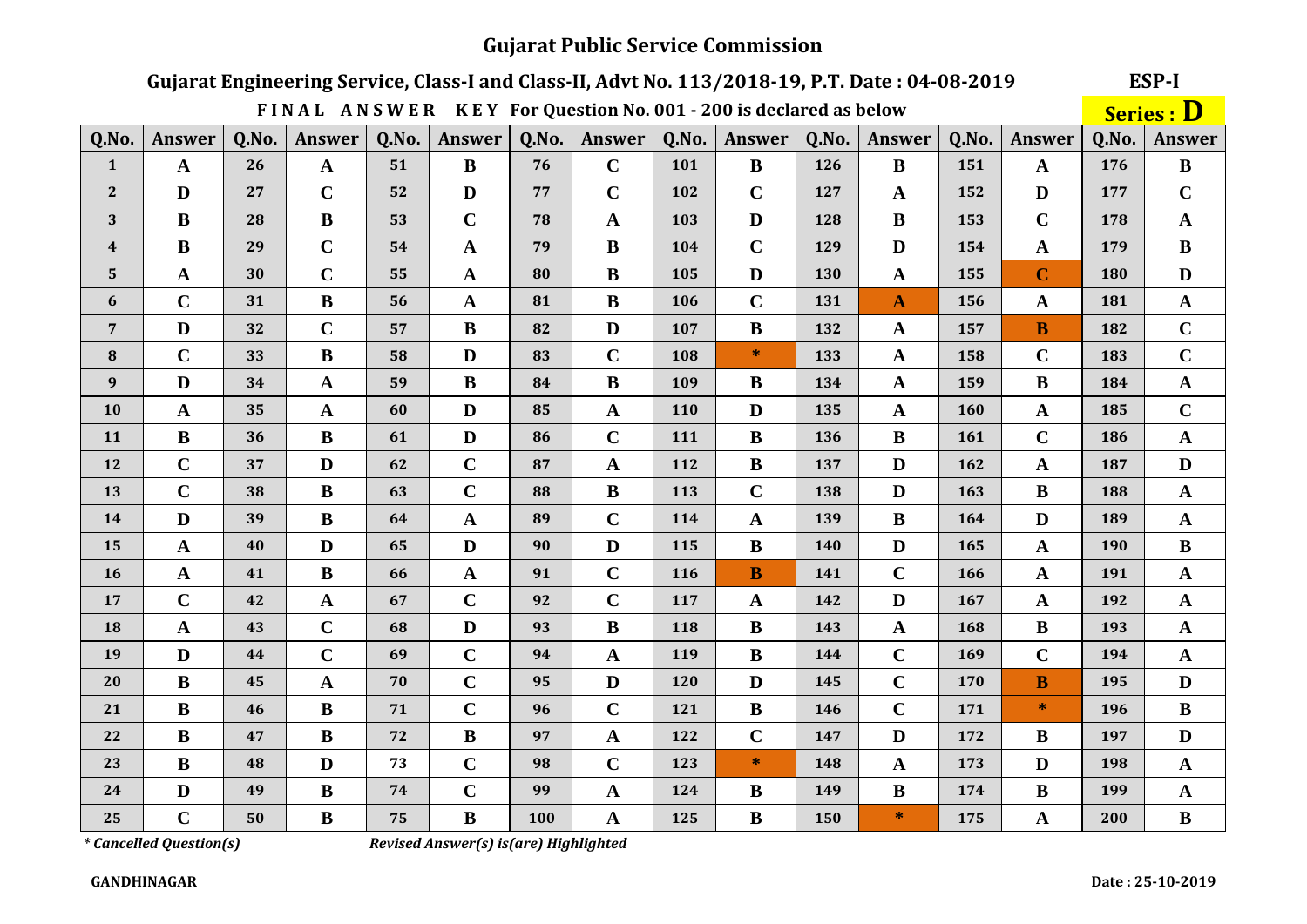#### Gujarat Engineering Service, Class-I and Class-II, Advt. No. 113/2018-19, P.T. Date:-04-08-2019 (ESP-II)

| Q.No.                   | Answer      | Q.No. | Answer       | Q.No. | <b>Answer</b> | Q.No. | Answer       | Q.No.      | Answer       | Q.No. | Answer       | Q.No. | Answer       | Q.No. | Answer      | Q.No.      | Answer      | Q.No. | <b>Answer</b> |
|-------------------------|-------------|-------|--------------|-------|---------------|-------|--------------|------------|--------------|-------|--------------|-------|--------------|-------|-------------|------------|-------------|-------|---------------|
| 1                       | A           | 31    | $\mathbf C$  | 61    | $\mathbf C$   | 91    | B            | 121        | $\mathbf C$  | 151   | D            | 181   | B            | 211   | $\mathbf C$ | 241        | B           | 271   | D             |
| $\overline{2}$          | $\mathbf C$ | 32    | B            | 62    | $\mathbf C$   | 92    | $\mathbf{A}$ | 122        | $\mathbf{A}$ | 152   | $\bf{B}$     | 182   | $\mathbf{A}$ | 212   | $\mathbf C$ | 242        | B           | 272   | D             |
| 3                       | B           | 33    | A            | 63    | $\mathbf{A}$  | 93    | $\mathbf C$  | 123        | B            | 153   | A            | 183   | $\mathbf C$  | 213   | $\mathbf C$ | 243        | $\mathbf C$ | 273   | $\mathbf C$   |
| $\overline{\mathbf{4}}$ | A           | 34    | D            | 64    | B             | 94    | B            | 124        | A            | 154   | $\bf{B}$     | 184   | $\bf{B}$     | 214   | A           | 244        | B           | 274   | $\mathbf A$   |
| 5                       | $\mathbf C$ | 35    | B            | 65    | B             | 95    | B            | 125        | $\mathbf C$  | 155   | B            | 185   | B            | 215   | B           | 245        | D           | 275   | B             |
| 6                       | B           | 36    | D            | 66    | D             | 96    | A            | <b>126</b> | B            | 156   | $\mathbf C$  | 186   | B            | 216   | A           | 246        | B           | 276   | B             |
| $\overline{7}$          | $\mathbf C$ | 37    | $\mathbf C$  | 67    | $\mathbf A$   | 97    | B            | 127        | $\mathbf{A}$ | 157   | B            | 187   | $\bf{B}$     | 217   | D           | 247        | $\mathbf C$ | 277   | $\bf{B}$      |
| 8                       | B           | 38    | D            | 68    | $\mathbf{A}$  | 98    | D            | 128        | A            | 158   | D            | 188   | $\mathbf{A}$ | 218   | A           | 248        | D           | 278   | A             |
| 9                       | A           | 39    | D            | 69    | B             | 99    | $\mathbf C$  | 129        | B            | 159   | B            | 189   | B            | 219   | B           | 249        | $\mathbf C$ | 279   | B             |
| 10                      | $\mathbf A$ | 40    | D            | 70    | D             | 100   | B            | 130        | B            | 160   | A            | 190   | B            | 220   | $\mathbf C$ | 250        | B           | 280   | D             |
| 11                      | B           | 41    | A            | 71    | D             | 101   | B            | 131        | A            | 161   | B            | 191   | $\bf{B}$     | 221   | $\mathbf C$ | 251        | B           | 281   | D             |
| 12                      | B           | 42    | D            | 72    | A             | 102   | $\bf{B}$     | 132        | $\mathbf C$  | 162   | $\mathbf C$  | 192   | $\bf{B}$     | 222   | $\mathbf C$ | 252        | D           | 282   | $\mathbf C$   |
| <b>13</b>               | B           | 43    | D            | 73    | $\mathbf{D}$  | 103   | $\mathbf C$  | 133        | A            | 163   | D            | 193   | $\mathbf C$  | 223   | D           | 253        | B           | 283   | D             |
| 14                      | A           | 44    | A            | 74    | D             | 104   | B            | 134        | D            | 164   | $\mathbf C$  | 194   | A            | 224   | D           | 254        | $\mathbf C$ | 284   | $\mathbf C$   |
| 15                      | $\mathbf C$ | 45    | B            | 75    | $\mathbf A$   | 105   | D            | 135        | $\mathbf C$  | 165   | $\mathbf C$  | 195   | $\mathbf{A}$ | 225   | D           | 255        | D           | 285   | D             |
| <b>16</b>               | $\mathbf A$ | 46    | $\mathbf C$  | 76    | A             | 106   | D            | 136        | A            | 166   | $\mathbf C$  | 196   | A            | 226   | B           | 256        | B           | 286   | D             |
| 17                      | D           | 47    | A            | 77    | $\mathbf C$   | 107   | D            | 137        | B            | 167   | $\bf{B}$     | 197   | $\mathbf{D}$ | 227   | B           | 257        | $\mathbf C$ | 287   | D             |
| <b>18</b>               | $\mathbf C$ | 48    | B            | 78    | $\bf{B}$      | 108   | B            | 138        | A            | 168   | $\mathbf C$  | 198   | $\bf{B}$     | 228   | D           | 258        | B           | 288   | $\mathbf{D}$  |
| 19                      | D           | 49    | $\mathbf{A}$ | 79    | $\mathbf A$   | 109   | D            | 139        | D            | 169   | B            | 199   | $\bf{B}$     | 229   | D           | 259        | D           | 289   | $\bf{B}$      |
| 20                      | $\mathbf C$ | 50    | $\mathbf C$  | 80    | $\mathbf A$   | 110   | B            | <b>140</b> | D            | 170   | D            | 200   | D            | 230   | A           | <b>260</b> | $\mathbf C$ | 290   | $\mathbf C$   |
| 21                      | $\mathbf C$ | 51    | B            | 81    | $\mathbf A$   | 111   | B            | 141        | A            | 171   | A            | 201   | D            | 231   | A           | 261        | A           | 291   | $\mathbf C$   |
| 22                      | $\mathbf C$ | 52    | B            | 82    | B             | 112   | $\ast$       | 142        | D            | 172   | D            | 202   | D            | 232   | A           | 262        | $\mathbf C$ | 292   | B             |
| 23                      | $\bf{B}$    | 53    | B            | 83    | $\bf{B}$      | 113   | D            | 143        | B            | 173   | $\bf{B}$     | 203   | $\mathbf{A}$ | 233   | $\bf{B}$    | 263        | B           | 293   | $\mathbf A$   |
| 24                      | A           | 54    | B            | 84    | $\mathbf C$   | 114   | A            | 144        | $\ast$       | 174   | D            | 204   | D            | 234   | A           | 264        | A           | 294   | B             |
| 25                      | $\mathbf C$ | 55    | $\mathbf C$  | 85    | $\bf{B}$      | 115   | $\mathbf C$  | 145        | A            | 175   | $\mathbf C$  | 205   | $\mathbf C$  | 235   | D           | 265        | D           | 295   | $\mathbf C$   |
| 26                      | $\mathbf C$ | 56    | A            | 86    | $\mathbf C$   | 116   | $\mathbf C$  | 146        | A            | 176   | $\mathbf C$  | 206   | A            | 236   | B           | 266        | D           | 296   | A             |
| 27                      | B           | 57    | D            | 87    | $\bf{B}$      | 117   | A            | 147        | $\mathbf C$  | 177   | $\mathbf C$  | 207   | $\mathbf C$  | 237   | A           | 267        | D           | 297   | $\mathbf C$   |
| 28                      | $\mathbf C$ | 58    | B            | 88    | $\mathbf A$   | 118   | D            | 148        | $\mathbf C$  | 178   | $\mathbf{D}$ | 208   | $\bf{B}$     | 238   | $\mathbf A$ | 268        | B           | 298   | $\mathbf A$   |
| 29                      | A           | 59    | A            | 89    | B             | 119   | A            | 149        | B            | 179   | B            | 209   | $\mathbf{D}$ | 239   | $\mathbf C$ | 269        | B           | 299   | D             |
| 30                      | $\mathbf C$ | 60    | B            | 90    | $\bf{B}$      | 120   | A            | 150        | A            | 180   | D            | 210   | $\mathbf{A}$ | 240   | $\mathbf C$ | 270        | A           | 300   | $\mathbf C$   |

FINAL ANSWER KEY For Question No. 001 - 300 is declared as below



 $*$  Cancelled Question(s) **GANDHINAGAR**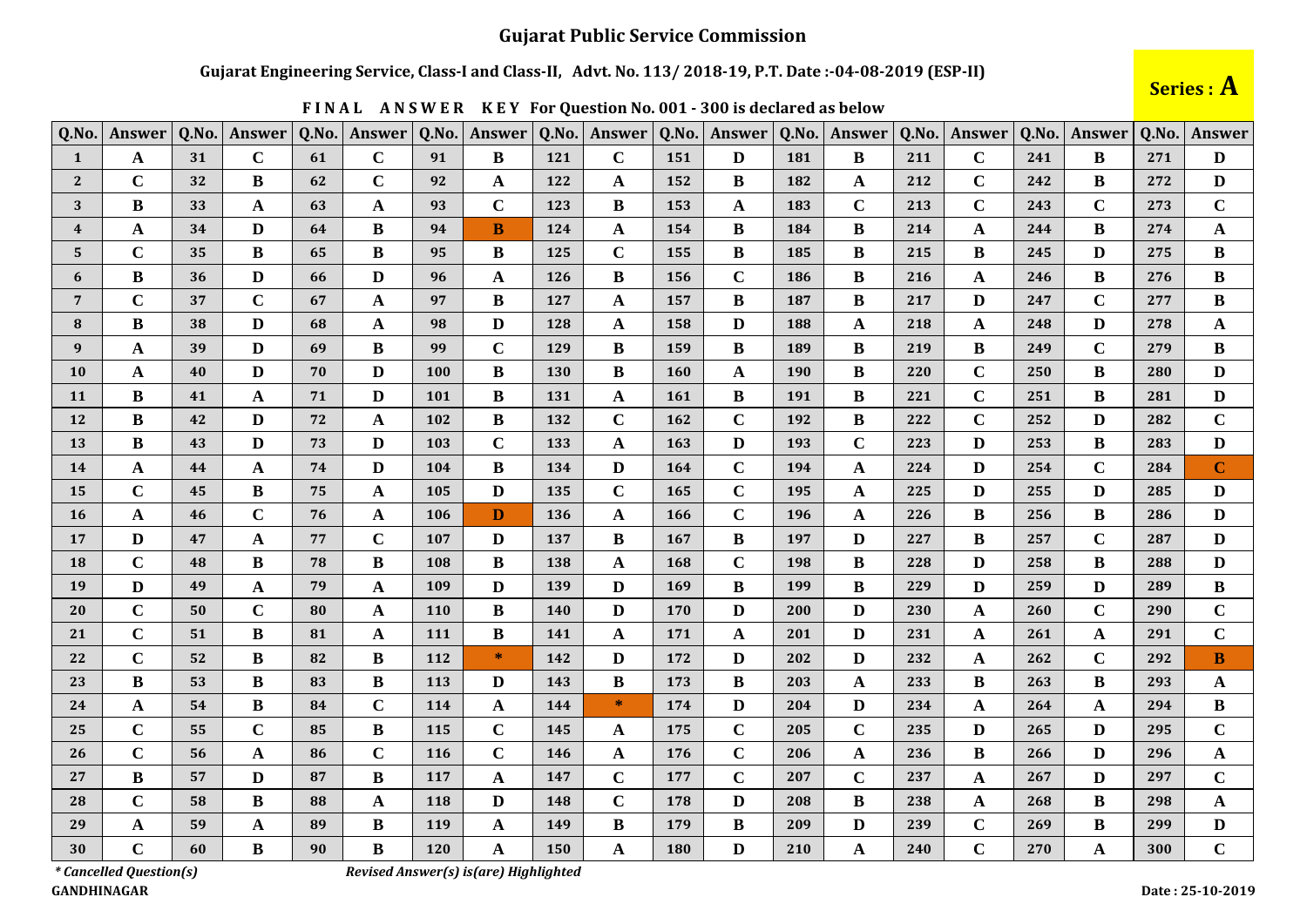#### Gujarat Engineering Service, Class-I and Class-II, Advt. No. 113/2018-19, P.T. Date:-04-08-2019 (ESP-II)

FINAL ANSWER KEY For Question No. 001 - 300 is declared as below

| Q.No.                   | Answer      | Q.No. | Answer      | Q.No. | Answer       | Q.No.      | Answer       | Q.No.      | Answer       | Q.No.      | Answer       | Q.No.      | Answer       | Q.No. | Answer       | Q.No. | Answer       | Q.No. | Answer       |
|-------------------------|-------------|-------|-------------|-------|--------------|------------|--------------|------------|--------------|------------|--------------|------------|--------------|-------|--------------|-------|--------------|-------|--------------|
| 1                       | A           | 31    | D           | 61    | $\mathbf{A}$ | 91         | B            | 121        | B            | 151        | A            | 181        | A            | 211   | $\mathbf C$  | 241   | $\mathbf C$  | 271   | $\mathbf C$  |
| $\mathbf{2}$            | B           | 32    | A           | 62    | $\mathbf C$  | 92         | B            | 122        | $\mathbf C$  | 152        | $\mathbf C$  | 182        | D            | 212   | B            | 242   | $\mathbf C$  | 272   | $\mathbf C$  |
| 3                       | B           | 33    | D           | 63    | B            | 93         | B            | 123        | D            | 153        | $\mathbf A$  | 183        | $\bf{B}$     | 213   | $\mathbf{A}$ | 243   | D            | 273   | $\mathbf C$  |
| $\overline{\mathbf{4}}$ | $\mathbf C$ | 34    | D           | 64    | $\mathbf A$  | 94         | B            | 124        | $\mathbf C$  | 154        | D            | 184        | $\ast$       | 214   | B            | 244   | D            | 274   | $\mathbf{A}$ |
| 5                       | B           | 35    | A           | 65    | $\mathbf C$  | 95         | $\mathbf C$  | 125        | $\mathbf C$  | 155        | $\mathbf C$  | 185        | A            | 215   | $\mathbf C$  | 245   | D            | 275   | B            |
| 6                       | $\mathbf C$ | 36    | A           | 66    | $\bf{B}$     | 96         | A            | 126        | $\mathbf C$  | 156        | $\mathbf A$  | 186        | A            | 216   | A            | 246   | $\bf{B}$     | 276   | $\mathbf A$  |
| $\overline{7}$          | B           | 37    | $\mathbf C$ | 67    | $\mathbf C$  | 97         | D            | 127        | B            | 157        | B            | 187        | $\mathbf C$  | 217   | $\mathbf C$  | 247   | B            | 277   | D            |
| 8                       | A           | 38    | B           | 68    | $\bf{B}$     | 98         | B            | 128        | $\mathbf C$  | 158        | A            | 188        | $\mathbf C$  | 218   | A            | 248   | D            | 278   | $\mathbf{A}$ |
| 9                       | B           | 39    | A           | 69    | A            | 99         | A            | 129        | $\bf{B}$     | 159        | D            | 189        | $\bf{B}$     | 219   | D            | 249   | D            | 279   | $\bf{B}$     |
| 10                      | B           | 40    | A           | 70    | $\mathbf{A}$ | 100        | B            | 130        | D            | 160        | D            | <b>190</b> | $\mathbf A$  | 220   | $\mathbf C$  | 250   | A            | 280   | $\mathbf C$  |
| 11                      | B           | 41    | $\mathbf C$ | 71    | $\bf{B}$     | 101        | B            | 131        | A            | <b>161</b> | B            | 191        | D            | 221   | A            | 251   | A            | 281   | $\bf{B}$     |
| 12                      | A           | 42    | $\mathbf C$ | 72    | B            | 102        | A            | 132        | D            | 162        | B            | 192        | B            | 222   | $\mathbf C$  | 252   | A            | 282   | B            |
| 13                      | $\mathbf C$ | 43    | B           | 73    | $\bf{B}$     | 103        | $\mathbf C$  | 133        | $\bf{B}$     | 163        | $\mathbf C$  | 193        | $\mathbf A$  | 223   | $\bf{B}$     | 253   | B            | 283   | $\mathbf C$  |
| 14                      | B           | 44    | A           | 74    | $\mathbf A$  | 104        | B            | 134        | D            | 164        | B            | 194        | B            | 224   | A            | 254   | A            | 284   | B            |
| 15                      | B           | 45    | $\mathbf C$ | 75    | $\mathbf C$  | 105        | B            | 135        | $\mathbf C$  | 165        | D            | 195        | $\bf{B}$     | 225   | D            | 255   | D            | 285   | D            |
| <b>16</b>               | A           | 46    | $\mathbf C$ | 76    | $\mathbf{A}$ | 106        | B            | <b>136</b> | $\mathbf C$  | 166        | D            | 196        | $\mathbf C$  | 226   | D            | 256   | $\bf{B}$     | 286   | $\bf{B}$     |
| 17                      | $\bf{B}$    | 47    | $\bf{B}$    | 77    | $\mathbf{D}$ | 107        | B            | 137        | $\mathbf C$  | 167        | D            | 197        | B            | 227   | D            | 257   | $\mathbf{A}$ | 287   | $\mathbf C$  |
| 18                      | D           | 48    | $\mathbf C$ | 78    | $\mathbf C$  | 108        | A            | 138        | D            | 168        | B            | 198        | D            | 228   | B            | 258   | A            | 288   | $\mathbf{D}$ |
| 19                      | $\mathbf C$ | 49    | A           | 79    | D            | 109        | B            | 139        | B            | 169        | D            | 199        | B            | 229   | B            | 259   | $\mathbf C$  | 289   | $\mathbf C$  |
| 20                      | $\bf{B}$    | 50    | $\mathbf C$ | 80    | $\mathbf C$  | <b>110</b> | B            | 140        | D            | 170        | B            | 200        | $\mathbf A$  | 230   | $\mathbf A$  | 260   | $\mathbf C$  | 290   | $\bf{B}$     |
| 21                      | $\mathbf C$ | 51    | $\mathbf C$ | 81    | A            | 111        | B            | 141        | $\mathbf C$  | 171        | B            | 201        | D            | 231   | D            | 261   | D            | 291   | B            |
| 22                      | $\mathbf C$ | 52    | B           | 82    | D            | 112        | B            | 142        | A            | 172        | $\ast$       | 202        | $\mathbf C$  | 232   | D            | 262   | D            | 292   | D            |
| 23                      | A           | 53    | A           | 83    | $\mathbf{D}$ | 113        | $\mathbf C$  | 143        | $\bf{B}$     | 173        | D            | 203        | D            | 233   | $\mathbf C$  | 263   | A            | 293   | $\bf{B}$     |
| 24                      | B           | 54    | D           | 84    | $\mathbf A$  | 114        | A            | 144        | A            | 174        | $\mathbf{A}$ | 204        | $\mathbf C$  | 234   | A            | 264   | D            | 294   | $\mathbf C$  |
| 25                      | B           | 55    | B           | 85    | B            | 115        | A            | 145        | $\mathbf C$  | 175        | $\mathbf C$  | 205        | D            | 235   | B            | 265   | $\mathbf C$  | 295   | $\mathbf{D}$ |
| 26                      | D           | 56    | D           | 86    | $\mathbf C$  | <b>116</b> | A            | 146        | B            | 176        | $\mathbf C$  | 206        | D            | 236   | B            | 266   | A            | 296   | B            |
| 27                      | A           | 57    | $\mathbf C$ | 87    | $\mathbf A$  | 117        | D            | 147        | $\mathbf{A}$ | 177        | $\mathbf A$  | 207        | $\mathbf{D}$ | 237   | B            | 267   | $\mathbf C$  | 297   | $\mathbf C$  |
| 28                      | A           | 58    | D           | 88    | B            | 118        | B            | 148        | A            | 178        | D            | 208        | D            | 238   | $\mathbf{A}$ | 268   | B            | 298   | B            |
| 29                      | B           | 59    | D           | 89    | A            | 119        | B            | 149        | B            | 179        | A            | 209        | $\bf{B}$     | 239   | B            | 269   | D            | 299   | $\mathbf{D}$ |
| 30                      | D           | 60    | D           | 90    | $\mathbf C$  | 120        | $\mathbf{D}$ | 150        | B            | 180        | A            | 210        | $\mathbf C$  | 240   | D            | 270   | A            | 300   | $\mathbf C$  |

*\* Cancelled Question(s)* **GANDHINAGAR**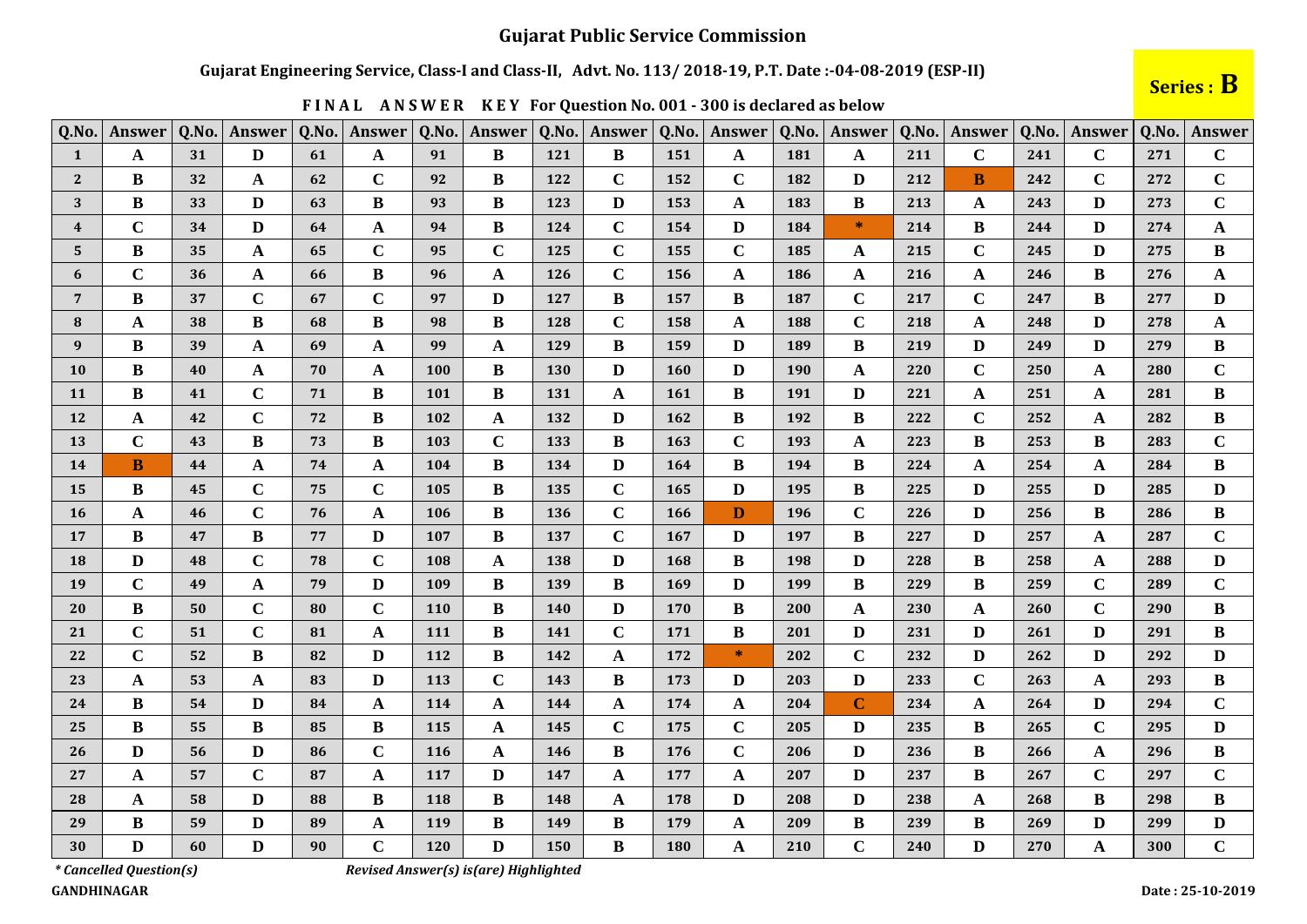#### Gujarat Engineering Service, Class-I and Class-II, Advt. No. 113/2018-19, P.T. Date:-04-08-2019 (ESP-II)

# Series : C

| Q.No.          | Answer      | Q.No.           | Answer       | Q.No. | Answer       | Q.No.      | Answer      | Q.No.      | Answer       | Q.No.      | Answer      | Q.No. | Answer       | Q.No. | Answer      | Q.No. | Answer      | Q.No. | Answer       |
|----------------|-------------|-----------------|--------------|-------|--------------|------------|-------------|------------|--------------|------------|-------------|-------|--------------|-------|-------------|-------|-------------|-------|--------------|
| $\mathbf{1}$   | A           | 31              | B            | 61    | $\mathbf C$  | 91         | B           | 121        | B            | 151        | A           | 181   | B            | 211   | B           | 241   | A           | 271   | A            |
| $\overline{2}$ | D           | 32              | A            | 62    | $\mathbf C$  | 92         | B           | 122        | A            | 152        | D           | 182   | B            | 212   | D           | 242   | $\mathbf C$ | 272   | $\mathbf{A}$ |
| 3              | D           | 33              | $\mathbf C$  | 63    | $\bf{B}$     | 93         | $\bf{B}$    | 123        | $\mathbf C$  | 153        | $\bf{B}$    | 183   | $\mathbf C$  | 213   | $\bf{B}$    | 243   | $\bf{B}$    | 273   | $\bf{B}$     |
| $\overline{4}$ | A           | 34              | B            | 64    | $\mathbf A$  | 94         | A           | 124        | B            | 154        | D           | 184   | $\bf{B}$     | 214   | $\mathbf C$ | 244   | A           | 274   | $\mathbf{A}$ |
| 5              | B           | 35              | B            | 65    | $\mathbf C$  | 95         | $\mathbf C$ | 125        | B            | 155        | $\mathbf C$ | 185   | $\mathbf{D}$ | 215   | D           | 245   | D           | 275   | D            |
| 6              | $\mathbf C$ | 36              | A            | 66    | $\mathbf C$  | 96         | A           | <b>126</b> | B            | <b>156</b> | $\mathbf C$ | 186   | D            | 216   | B           | 246   | D           | 276   | $\bf{B}$     |
| 7              | A           | 37              | B            | 67    | B            | 97         | D           | 127        | B            | 157        | $\mathbf C$ | 187   | D            | 217   | $\mathbf C$ | 247   | D           | 277   | A            |
| 8              | B           | 38              | D            | 68    | $\mathbf C$  | 98         | $\mathbf C$ | 128        | $\mathbf{A}$ | 158        | D           | 188   | $\bf{B}$     | 218   | B           | 248   | B           | 278   | $\mathbf A$  |
| 9              | A           | 39              | $\mathbf C$  | 69    | $\mathbf A$  | 99         | D           | 129        | B            | 159        | B           | 189   | D            | 219   | D           | 249   | B           | 279   | $\mathbf C$  |
| <b>10</b>      | $\mathbf C$ | 40              | B            | 70    | $\mathbf C$  | 100        | $\mathbf C$ | 130        | B            | <b>160</b> | D           | 190   | $\bf{B}$     | 220   | $\mathbf C$ | 250   | A           | 280   | $\mathbf C$  |
| <b>11</b>      | B           | 41              | $\mathbf C$  | 71    | $\mathbf C$  | 101        | A           | 131        | B            | 161        | $\mathbf C$ | 191   | $\bf{B}$     | 221   | D           | 251   | D           | 281   | D            |
| 12             | B           | 42              | $\mathbf C$  | 72    | B            | 102        | D           | 132        | B            | 162        | A           | 192   | $\ast$       | 222   | $\mathbf C$ | 252   | D           | 282   | D            |
| 13             | B           | 43              | A            | 73    | $\mathbf A$  | 103        | B           | 133        | $\mathbf C$  | 163        | $\bf{B}$    | 193   | $\mathbf{D}$ | 223   | D           | 253   | $\mathbf C$ | 283   | $\mathbf A$  |
| 14             | $\bf{B}$    | 44              | B            | 74    | $\mathbf{D}$ | 104        | $\ast$      | 134        | A            | 164        | A           | 194   | A            | 224   | $\mathbf C$ | 254   | A           | 284   | D            |
| 15             | $\mathbf C$ | 45              | B            | 75    | $\bf{B}$     | 105        | A           | 135        | $\mathbf{A}$ | 165        | $\mathbf C$ | 195   | $\mathbf C$  | 225   | D           | 255   | B           | 285   | $\mathbf C$  |
| <b>16</b>      | A           | 46              | D            | 76    | $\mathbf{D}$ | 106        | A           | 136        | A            | 166        | $\bf{B}$    | 196   | $\mathbf C$  | 226   | D           | 256   | B           | 286   | $\mathbf{A}$ |
| 17             | D           | 47              | A            | 77    | $\mathbf C$  | 107        | $\mathbf C$ | 137        | D            | 167        | A           | 197   | $\mathbf A$  | 227   | D           | 257   | $\bf{B}$    | 287   | $\mathbf C$  |
| 18             | B           | 48              | A            | 78    | $\mathbf{D}$ | 108        | $\mathbf C$ | 138        | B            | 168        | A           | 198   | $\mathbf{D}$ | 228   | D           | 258   | A           | 288   | $\bf{B}$     |
| 19             | A           | 49              | B            | 79    | $\mathbf{D}$ | 109        | B           | 139        | B            | 169        | B           | 199   | A            | 229   | B           | 259   | B           | 289   | D            |
| 20             | B           | 50              | D            | 80    | $\mathbf{D}$ | <b>110</b> | A           | <b>140</b> | D            | 170        | B           | 200   | $\mathbf A$  | 230   | $\mathbf C$ | 260   | D           | 290   | $\mathbf A$  |
| 21             | A           | 51              | D            | 81    | $\mathbf A$  | 111        | D           | 141        | B            | 171        | A           | 201   | $\bf{B}$     | 231   | $\mathbf C$ | 261   | $\mathbf C$ | 291   | $\mathbf C$  |
| 22             | B           | 52              | $\mathbf{A}$ | 82    | $\mathbf C$  | 112        | B           | 142        | $\mathbf C$  | 172        | $\mathbf C$ | 202   | $\bf{B}$     | 232   | B           | 262   | $\mathbf C$ | 292   | $\mathbf C$  |
| 23             | $\bf{B}$    | 53              | D            | 83    | $\bf{B}$     | 113        | A           | 143        | D            | 173        | $\mathbf A$ | 203   | $\mathbf C$  | 233   | A           | 263   | D           | 293   | $\mathbf C$  |
| 24             | $\mathbf C$ | 54              | D            | 84    | $\mathbf A$  | 114        | B           | 144        | $\mathbf C$  | 174        | D           | 204   | $\bf{B}$     | 234   | B           | 264   | D           | 294   | A            |
| 25             | B           | 55 <sub>1</sub> | A            | 85    | $\mathbf C$  | 115        | B           | 145        | $\mathbf C$  | 175        | $\mathbf C$ | 205   | D            | 235   | $\mathbf C$ | 265   | D           | 295   | B            |
| 26             | $\mathbf C$ | 56              | A            | 86    | $\bf{B}$     | 116        | $\mathbf C$ | 146        | $\mathbf C$  | 176        | A           | 206   | B            | 236   | A           | 266   | B           | 296   | $\mathbf{A}$ |
| 27             | B           | 57              | $\mathbf C$  | 87    | $\mathbf C$  | 117        | B           | 147        | B            | 177        | $\bf{B}$    | 207   | $\mathbf C$  | 237   | $\mathbf C$ | 267   | B           | 297   | D            |
| 28             | A           | 58              | B            | 88    | B            | 118        | D           | 148        | $\mathbf C$  | 178        | A           | 208   | $\mathbf{D}$ | 238   | $\mathbf A$ | 268   | D           | 298   | $\mathbf A$  |
| 29             | B           | 59              | A            | 89    | $\mathbf A$  | 119        | B           | 149        | B            | 179        | D           | 209   | $\mathbf C$  | 239   | D           | 269   | D           | 299   | B            |
| 30             | B           | 60              | A            | 90    | $\mathbf{A}$ | 120        | A           | 150        | D            | 180        | D           | 210   | $\bf{B}$     | 240   | $\mathbf C$ | 270   | A           | 300   | $\mathbf C$  |

FINAL ANSWER KEY For Question No. 001 - 300 is declared as below

\* Cancelled Question(s)

Revised Answer(s) is(are) Highlighted

**GANDHINAGAR**